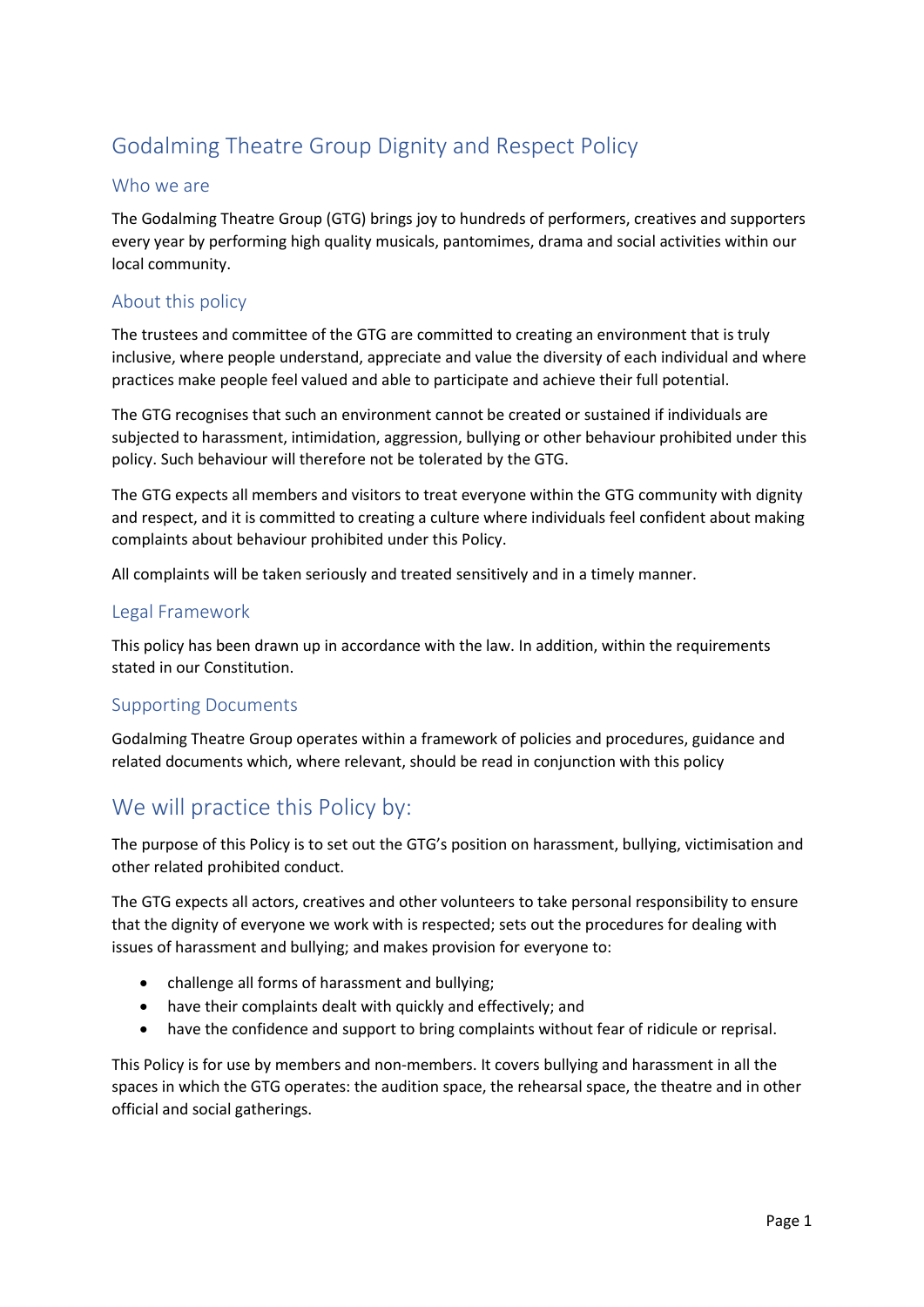### Implementation

The GTG undertakes to publicise this Policy widely to members and have it available on the GTG website at all times. All members and those with whom the GTG works will be expected to adhere to the GTG Code of Conduct.

### Definitions of behaviour

The GTG prohibits the following types of behaviour which are collectively referred to as prohibited conduct in this Policy:

### 4.1 Harassment

Harassment is unwarranted, unwelcome and uninvited behaviour, which violates an individual's dignity, or creates an intimidating, humiliating, hostile, degrading or offensive environment for them. An individual or individuals may be subjected to harassment because they are perceived as being different or in a less powerful position than the harasser. Consequently, people who are in a minority position are more vulnerable to being harassed. Harassment may, however, occur in less obvious scenarios and outside traditional power relationships. Usually, behaviour that amounts to harassment is persistent and develops over a period of time.

For example:

- It is never appropriate for someone in a junior role to be asked by someone in a senior role to work outside hours in their private home.
- It is never appropriate to verbally sexually objectify anyone's body in a rehearsal room or theatre.
- It is never appropriate for an actor to be made to feel vulnerable through nudity, undress or costuming.
- It is never appropriate to send overly personal or suggestive communications to a junior colleague.
- It is never appropriate to initiate unwanted intimate physical contact.
- It is never appropriate to push people to share their personal experiences. If it is offered, it has to remain within the trust of the working room.

### 4.2 Bullying

Bullying is unwanted "offensive, intimidating, malicious or insulting behaviour, an abuse or misuse of power through means that undermine, humiliate, denigrate or injure the recipient"

Bullying is usually persistent and conducted by one person against another, or a group of individuals against an individual or group of individuals causing them to suffer stress. It can, however, occur in less obvious scenarios and outside traditional power relationships.

### 4.3 Unlawful discrimination

Some types of bullying or harassment may also constitute unlawful discrimination (harassment which occurs because an individuals has a particular protected characteristic) and may give rise to the possibility of other civil claims or criminal proceedings that may proceed independently of the GTG's disciplinary proceedings.

### 4.4 Victimisation

Victimisation is less favourable treatment of a person because they have made allegations of harassment or other prohibited conduct, intend to make such an allegation, or have assisted or supported a person who has made such an allegation.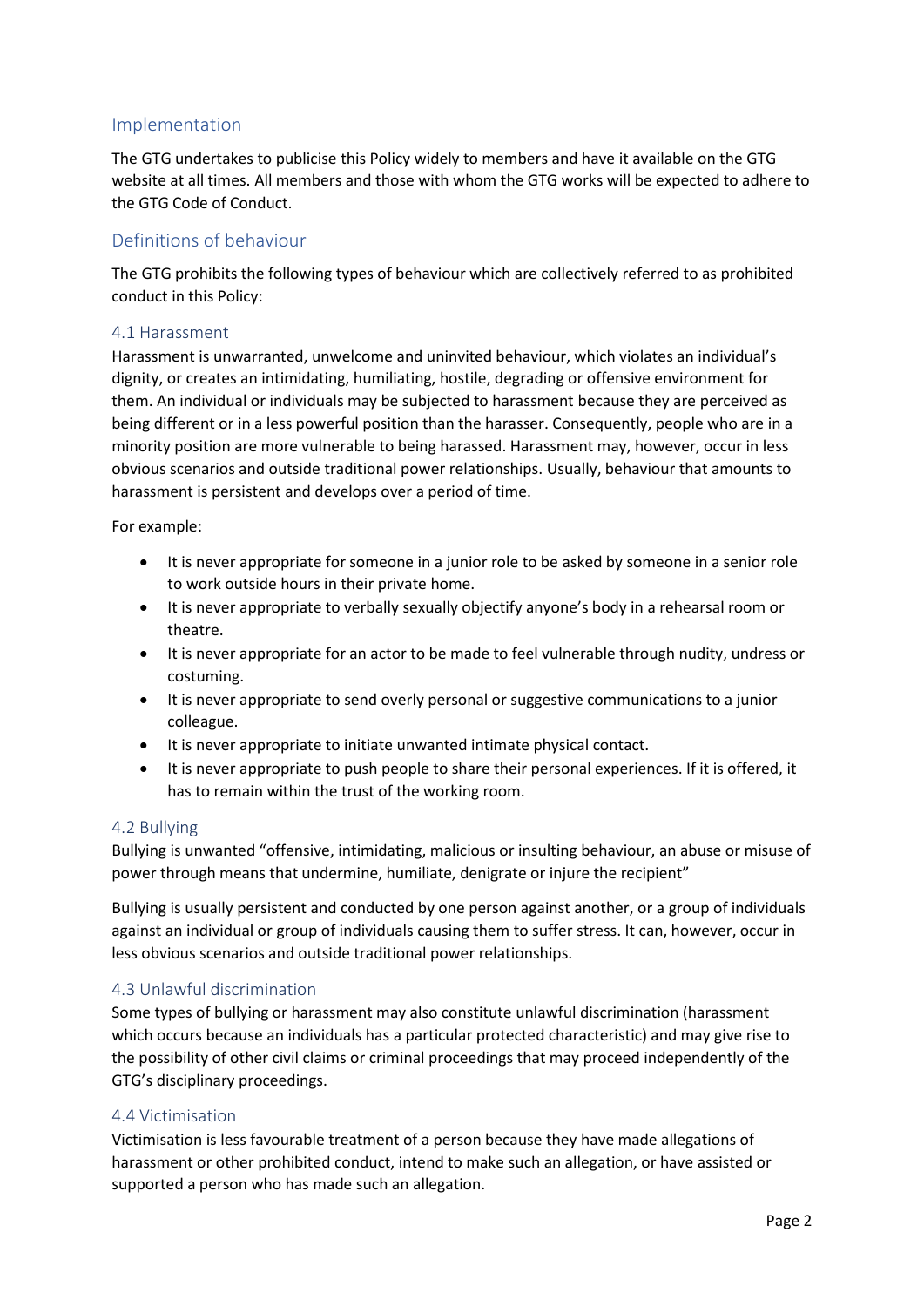See Appendix 1 for examples.

## Auditions, rehearsals and performances involving nudity and simulated sex

If a director wishes to include scene(s) which involve nudity or simulated sex, the committee must be notified when the play/musical is presented for consideration. Explicit permission must be obtained from the committee and a protocol created by the director and agreed by the committee. The principles in this Dignity and Respect Policies are paramount, and override any artistic request from the director or other creatives. The document Directing Nudity & Simulated Sex is to be used as a guide for the committee, director and creatives.

## Adoption of this policy

This Policy was adopted by the Godalming Theatre Group Management Committee.

Signature of Chair

Name

Signature of second committee member

Name

Date of adoption

This policy was last reviewed on. It will be reviewed every two years, or if relevant legislation changes. The latest version is available from *email address*

Our contact details

- Name: Godalming Theatre Group
- Phone Number: 01483 418536
- Email Address: secretary@godalmingtheatregroup.co.uk
- Website Address: [www.gtguk.com](http://www.gtguk.com/)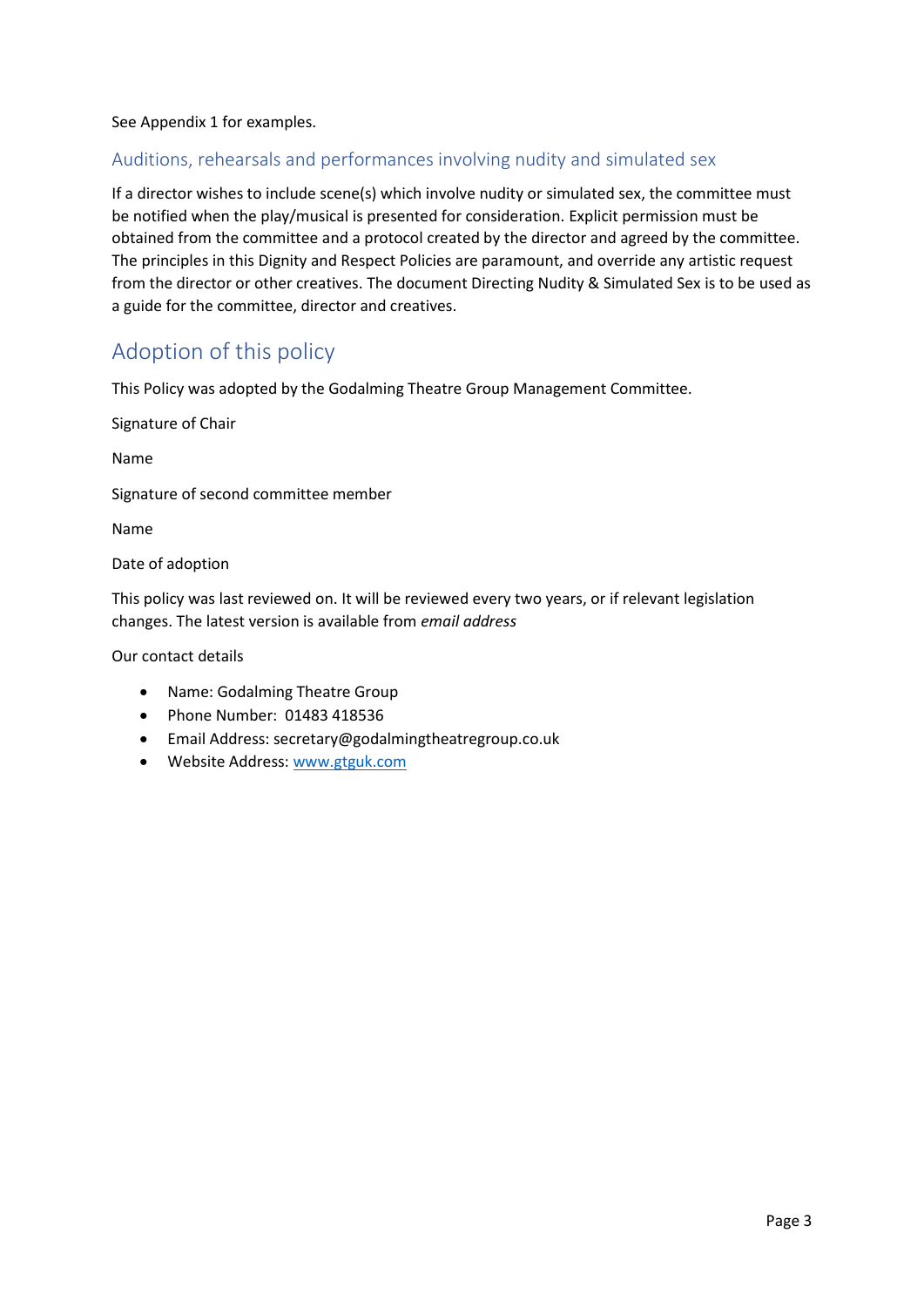## APPENDIX 1

## EXAMPLES OF BEHAVIOUR THAT MAY AMOUNT TO BULLYING, HARASSMENT AND VICTIMISATION

Below are some examples of behaviour that may amount to bullying, harassment and victimisation. These examples are not intended to be exhaustive:

### **BULLYING**

What behaviour constitutes bullying? The distinguishing factor is that bullying has the effect of undermining, humiliating, denigrating or injuring an individual. The GTG will use the "reasonableness test" to determine whether behaviour amounts to bullying. Consideration will be given to the perception of the complainant and whether the behaviour in question could reasonably be considered to undermine, humiliate, denigrate or injure the complainant. Bullying may occur through physical one to one contact or by use of electronic technology. This form of bullying is known as Cyberbullying and may occur by such means as text messages, phone calls, emails, and postings of messages, pictures or profiles on social networking sites.

The following behaviour generally amounts to bullying:

- Ridiculing a person
- Shouting or screaming at a person
- Setting someone up to fail (e.g. withholding necessary information)
- Unwarranted or invalid criticism and criticism which lacks the necessary constructive support to help the recipient improve their performance
- Persistently 'singling out' a person without good reason
- Deliberately excluding, isolating or ignoring an individual
- Making threats or comments about job security or academic success or failure
- Unnecessarily public criticism.

### HARASSMENT

What behaviour constitutes harassment? Harassment can take the form of verbal communication, written communication through such means as letters, social media, emails, text messages and graffiti, or it can be of a physical nature. It may be expressed directly to the person concerned, occur in their presence or be communicated about them to a third party. The types of unlawful harassment specifically prohibited under the Equality Act 2010 are described below and examples given of the types of conduct considered as harassment and as unacceptable by the GTG:

### **Racial Harassment**

Racial harassment is unwanted conduct that occurs on the grounds of a person's race, including their ethnic or national origins, colour or nationality. It is usually, although not exclusively, directed at individuals from minority ethnic groups.

Examples include:

Racist jokes, 'banter' and language; the expression of racist views and stereotypes on the grounds of race; the display of racist materials; deliberately excluding or refusing to cooperate with someone on the grounds of their race; behaviour that focuses upon a person's appearance, dress, culture or customs; and behaviour that has the effect of fostering hatred and/or prejudice towards individuals of particular racial groups.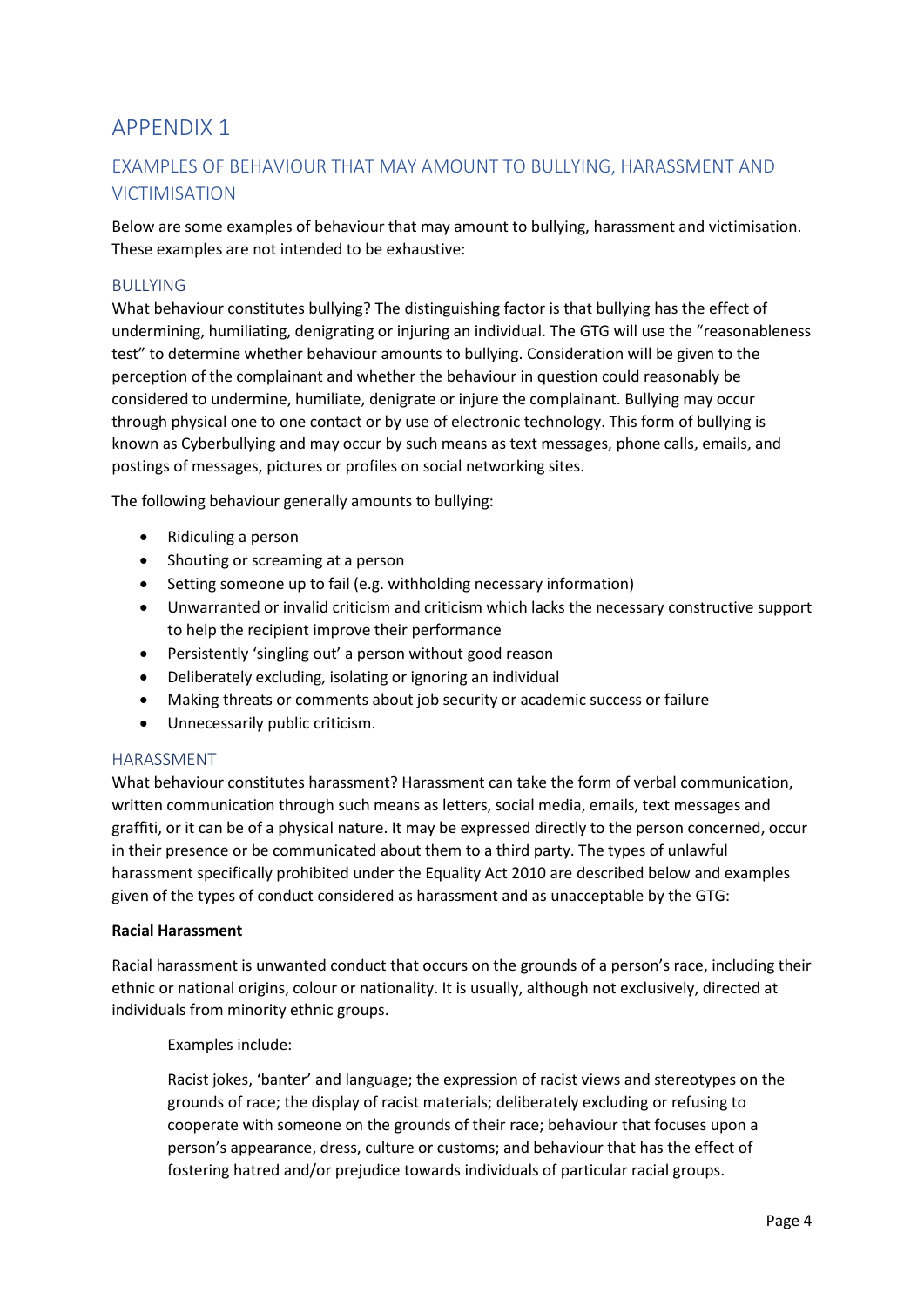#### **Sexual Harassment**

Sexual harassment is unwanted conduct by either gender that is sexual in nature.

Examples include:

Physical contact, ranging from invasion of personal space, inappropriate touching or physical assault; intrusive questions and remarks about a person's private life; inappropriate remarks about a person's appearance or dress; sexually explicit language and jokes; verbal and physical innuendo; use of demeaning or gender specific terminology; the display or circulation of sexually explicit materials; coercive demands for sexual favours such as promotion or academic success depending on the response to the demand; intrusion by pestering, spying or stalking; persistent, unwanted advances (note that inviting a colleague or friend out would not in itself amount to harassment, but if the recipient indicated that the approach was unwelcome and the individual persisted in making such approaches, this is likely to be considered harassment by the recipient).

#### **Harassment on the grounds of Gender**

Harassment on the grounds of gender describes unwanted conduct that is directed at a person because they are male or female. Harassment on the grounds of sex is distinct from sexual harassment. Whereas the former behaviour relates to a person's sex, it is not sexual in nature.

Examples include:

Deliberately excluding someone because they are the only man or woman in a team, group or class.

### **Harassment on the grounds of Disability**

Harassment on the grounds of disability is unwanted conduct directed at a person on the grounds of their physical or mental disability. It may relate to the disability itself or the person's real or presumed capabilities.

Examples include:

Ignoring, disparaging or ridiculing an individual because of their disability; inappropriate personal remarks; unnecessarily intrusive and inappropriate questions about a person's condition; excessive and unnecessary references to a person's disability; and refusing to work or study alongside someone with a disability.

### **Harassment of the grounds of Religion or Belief**

Harassment on the grounds of religion or belief is unwanted conduct directed at a person on the grounds of their religion or a comparable belief system. It can also occur because a person is presumed to be of a particular religion or belief, even if this is not the case, or on the grounds of a person's non-adherence to a religion or belief system.

Examples include:

Insulting or ridiculing a person's religion or belief; expressing stereotyped perceptions and assumptions about a religion or belief and its followers; and coercive pressure to convert or conform to a religion or belief system.